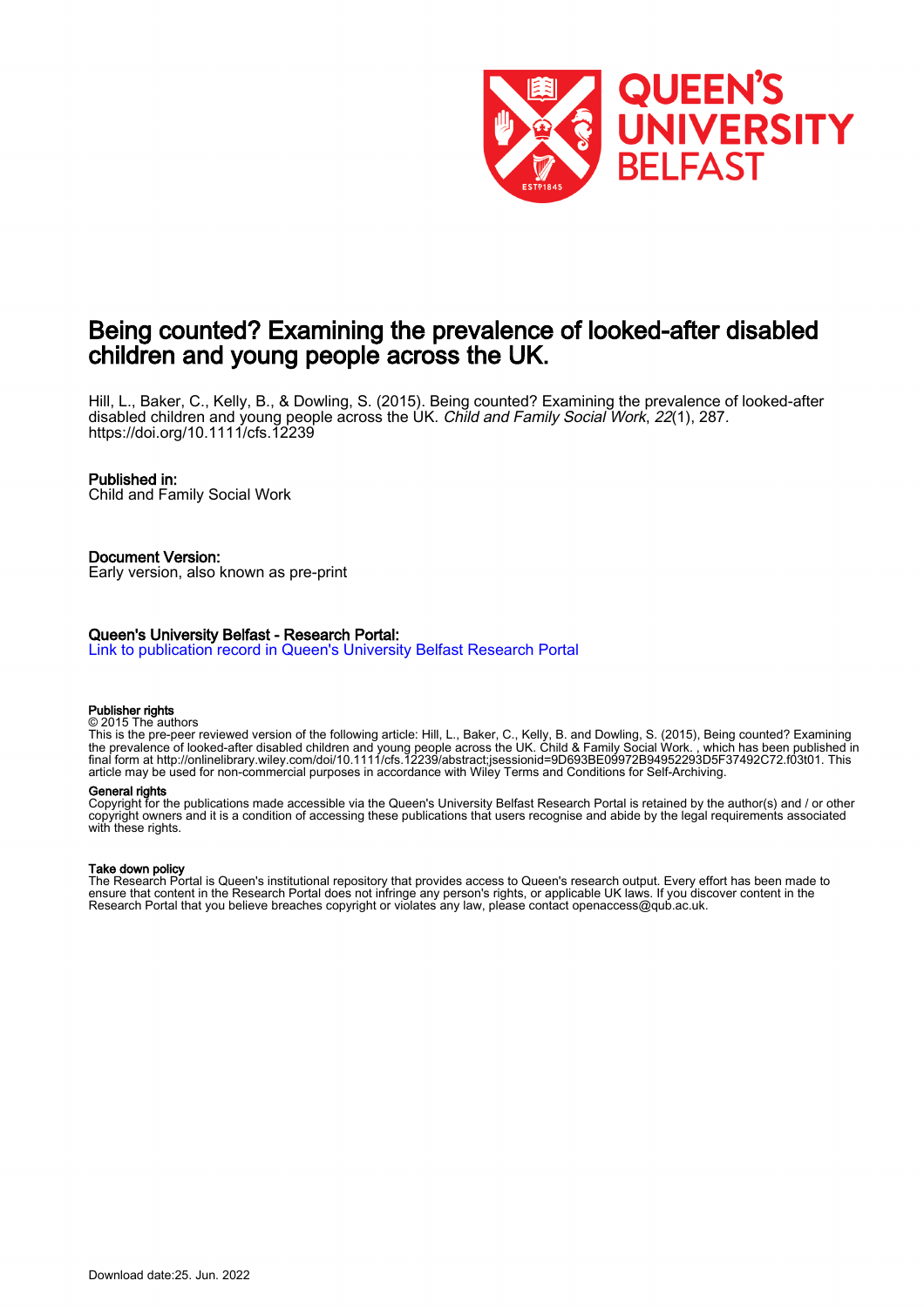**Being Counted? Examining the prevalence of looked after disabled children and young people across the United Kingdom** 

### **Abstract**

Since the 1970s, there has been growing academic interest in children and young people living in state care and, more recently, in the lives of disabled children. However, there has been little attention on the lives of disabled children who are looked after by the state. This paper compares and critiques what is known about the numbers of disabled children who are looked after in England, Northern Ireland, Scotland and Wales. We discuss the conceptual and methodological limitations of systematically collecting data on disabled children in state care across the United Kingdom. We argue that to ensure the rights of disabled children in state care are identified, acknowledged and upheld, 'being counted' is a fundamental first step.

Key Words (6): Disabled children, Looked after children, child welfare, children's services, prevalence studies.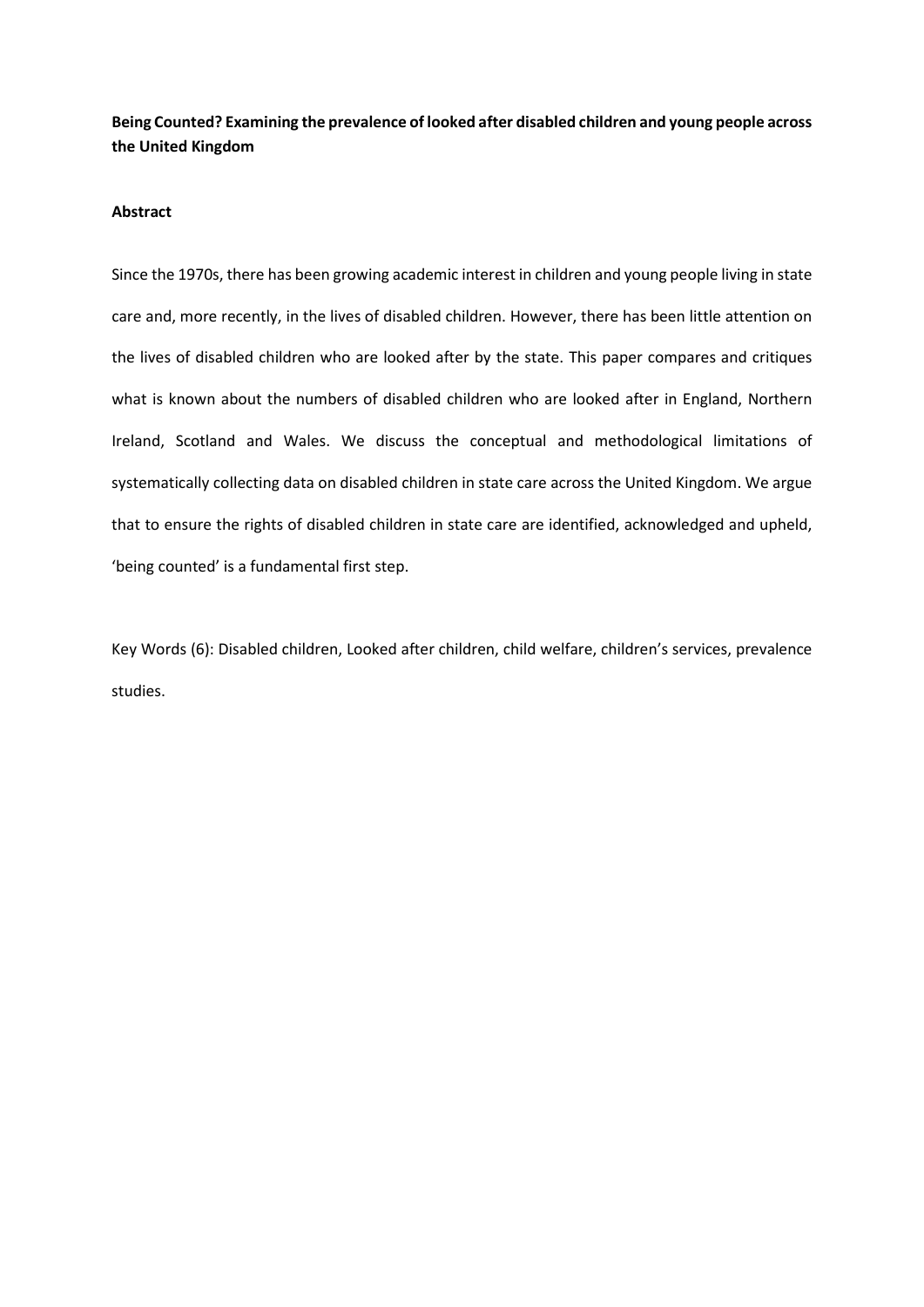### **Introduction**

In 1991, the United Kingdom government ratified the United Nations Convention on the Rights of the Child (UNCRC) (1989). Under the UNCRC (1989), special consideration should be given to children who are cared for by the state (Article 20) and to disabled children (Article 23). All children have the right to live free from abuse and neglect (Article 19) and the right to express their views in matters that affect their lives (Article 12). Subsequent ratification of the UN Convention on the Rights of Persons with Disabilities (UNCRPD) (2007) set out the rights of all disabled persons, including children, to live free from discrimination and requires appropriate measures to ensure that their full human rights are upheld. This international recognition enshrining the rights of disabled children who are cared for by the state may reflect ongoing concern that this group of children are particularly vulnerable to rights violations and abuse (Morris, 1995; Read & Harrison, 2002; Stalker & McArthur, 2012). This article critically explores what is known about the number of disabled children who are looked after across the United Kingdom as a fundamental first step in ensuring the rights of this specific group of children are upheld.

In Great Britain, the Equality Act 2010 defines disability as a physical or mental impairment that has a 'substantial' and 'long-term' negative effect on your ability to do normal daily activities (Equality Act 2010, Section 6). In Northern Ireland, a similar definition is provided in the Disability Discrimination Act (1995, Part 1) which defines disability as: "a physical or mental impairment that has substantial or long-term effect on a person's ability to carry out normal day-to-day activities". There are an estimated 800,000 disabled children and young people in the United Kingdom using the definition of disabled to include a long-standing illness, disability or impairment which causes substantial difficulty with day-to-day activities (DWP 2013). In a review of UK quantitative data sources on the prevalence of childhood disability in the general population, Read and colleagues (2009, p. 140) argue 'there is no single way of defining disability, and therefore, of course no 'golden estimate' of prevalence of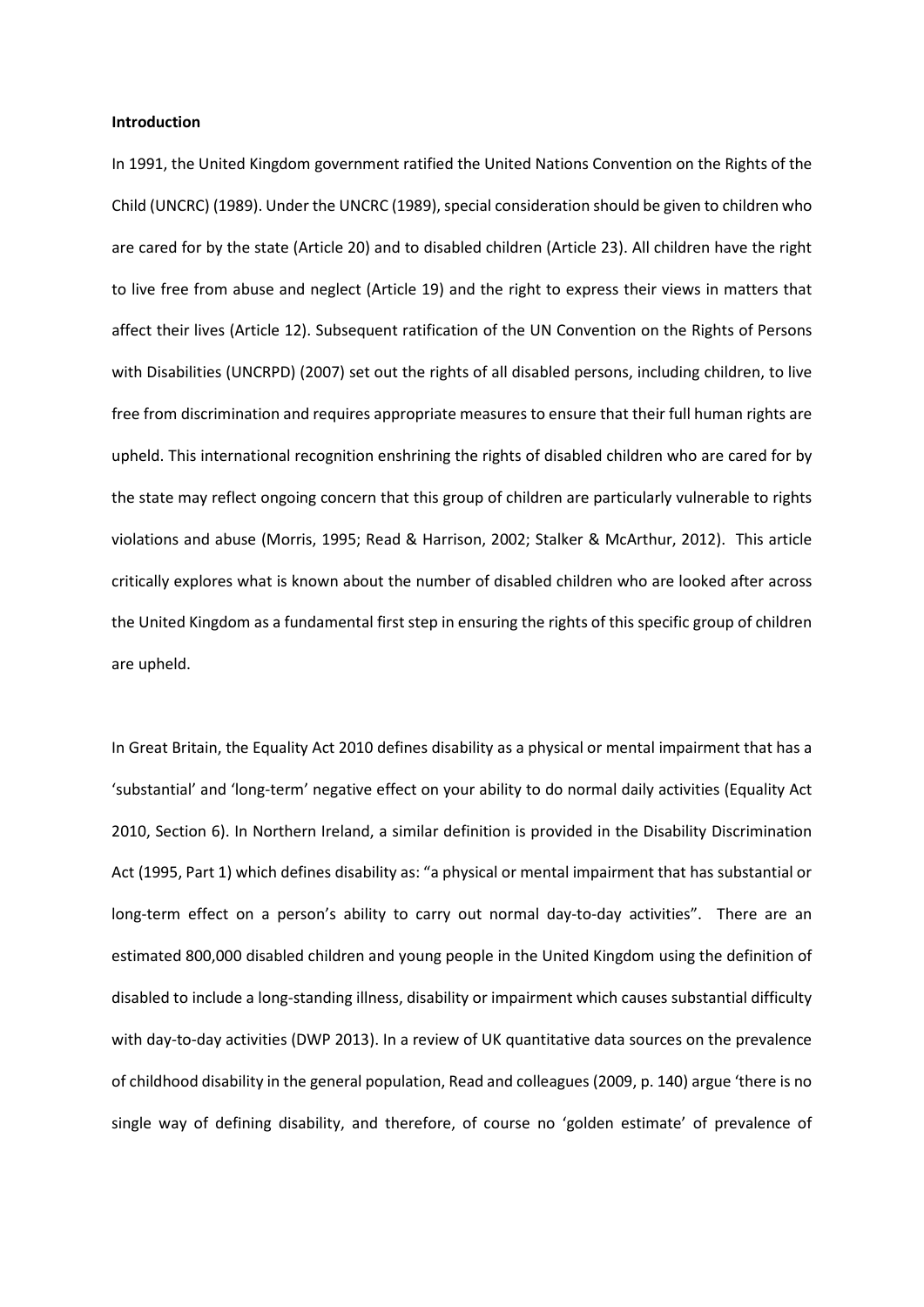childhood disability'. As we will discuss, a variety of definitions of disability are applied to estimate the prevalence of disabled children in state care across jurisdictions.

Introduced under the 1989 Children Act for England and Wales, the term 'looked after' refers to children for whom the local authority has a set of specific legal responsibilities which may include accommodating a child and legally obtaining parental responsibility. This is similarly defined under the 1995 Children (Scotland) Act and 1995 Children Order (Northern Ireland). Children may also be looked after under a voluntary agreement with birth parents where parents retain legal parental responsibility. However, the majority of looked after children will no longer live with their birth parents due to state intervention; children may reside in foster care, residential care, secure care settings and kinship care. As of 31 March 2014, 68,840 children in England, 2,807 children in Northern Ireland and 5,755 children in Wales were looked after by the state (Department for Education 2014; DHSSPSNI 2013; Welsh Government 2014a). In Scotland, 15,580 children were looked after as of July 2014 (Scottish Government 2015). In all four countries, national policy is to work in partnership with families, where safe and appropriate to do so, to minimise the number of children becoming looked after by the state. Furthermore, a child may be legally looked after for a short period of time with the aim of family reunification following a period of intensive support. England has the largest number of looked after children, whilst Scotland has the highest rate of looked after children, which is partly explained by just over a quarter of children (26.6%) being looked after at home on supervision orders with their birth parents (Scottish Government 2015).

In recognition of the significant gap of information on this topic, a knowledge exchange programme entitled: *Getting it Right for Looked after Disabled Children and Young People* was held between October 2012 and April 2013 funded by the Scottish Universities' Insight Institute. The aim of the programme was to explore the experiences of looked after disabled children and young people and consider how these are reflected in research, policy and practice arenas. A series of thematic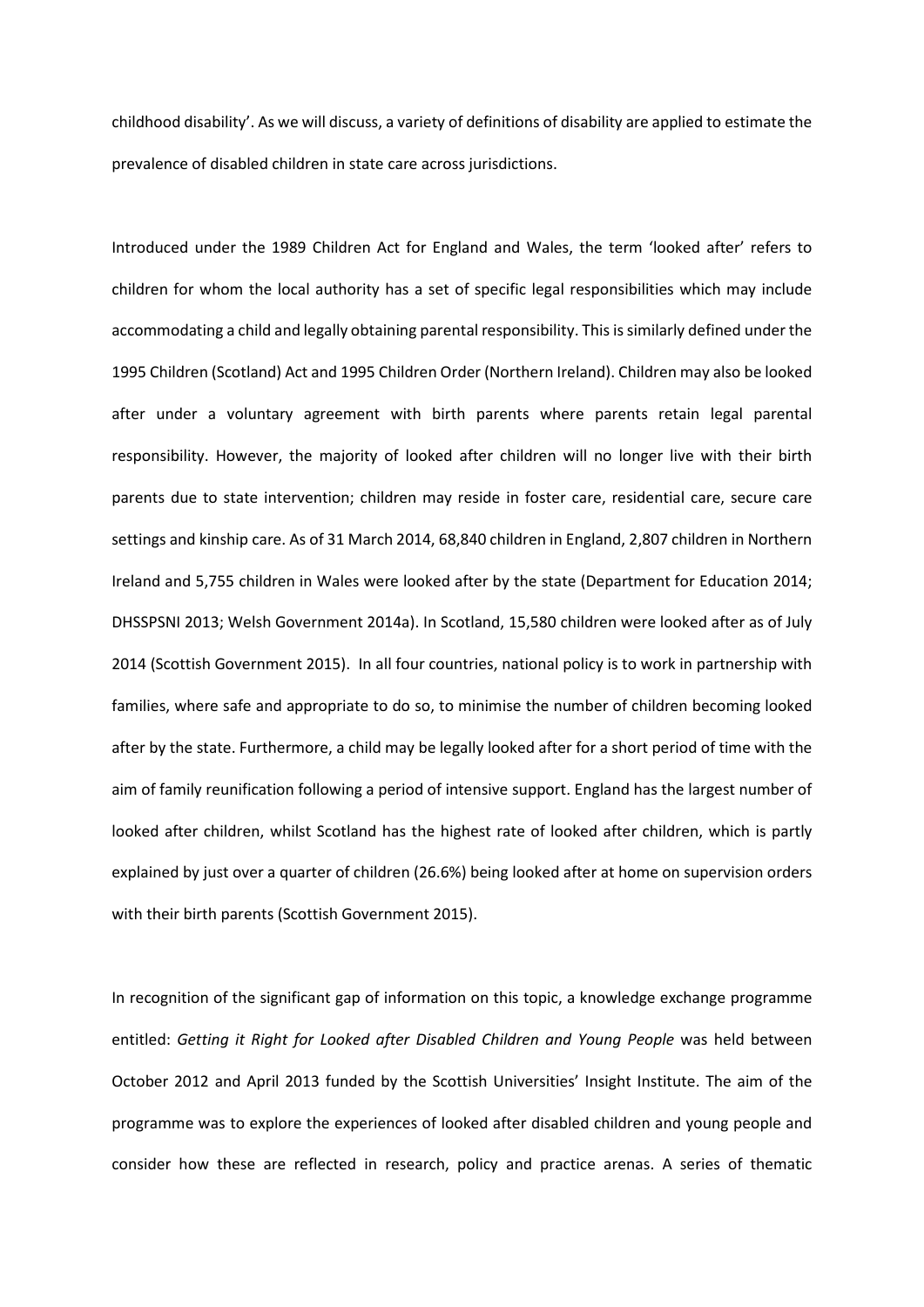workshops were developed: Being Counted (October 2012), Being Heard (December 2012), Being Included (February 2013) and Being Valued (April 2013) to bring together academics, policy makers, service practitioners, third sector organisations and service user organisations from across the United Kingdom. Stemming from the Being Counted seminar, this paper compares current prevalence rates of looked after disabled children across England, Northern Ireland, Scotland and Wales and discusses the methodological and conceptual limitations in data collection.

### **Background**

The interaction between disabled children, birth parents and the state can be complex and has changed over time. Across the UK and internationally, there is a long history of residential care for children who could not remain living with their birth families and this has disproportionately impacted on disabled children (Milligan & Stevens 2006; Smith 2009). Historically, families would often be provided with limited support from the state to care for their disabled child at home and, if this was not possible, the only option usually offered to families was placement of their child in residential care (Argent 1996). From the 1970s, there was an increasing recognition that foster care and adoption could play a role in caring for some disabled children leading to a move away from residential establishments. A small number of specialist agencies were established for placing older and severely disabled children in foster care and adoptive families and their work demonstrated that, with the right support, such arrangements could be successful (Argent 1998). Despite these intentions, progress has been slow. In a seminal study of disabled children living away from their families, Morris (1995, p. 89) found that disabled children had 'patterns of care which would never be tolerated for non-disabled children'; for example, disabled children were remaining in inappropriate residential care placements and foster care and adoption were not routinely considered. More recently, research evidence suggests there are challenges to achieving family models of care and disabled children can be 'hard to place' (Baker 2011; Cousins 2006; Grant & Thomas 2013).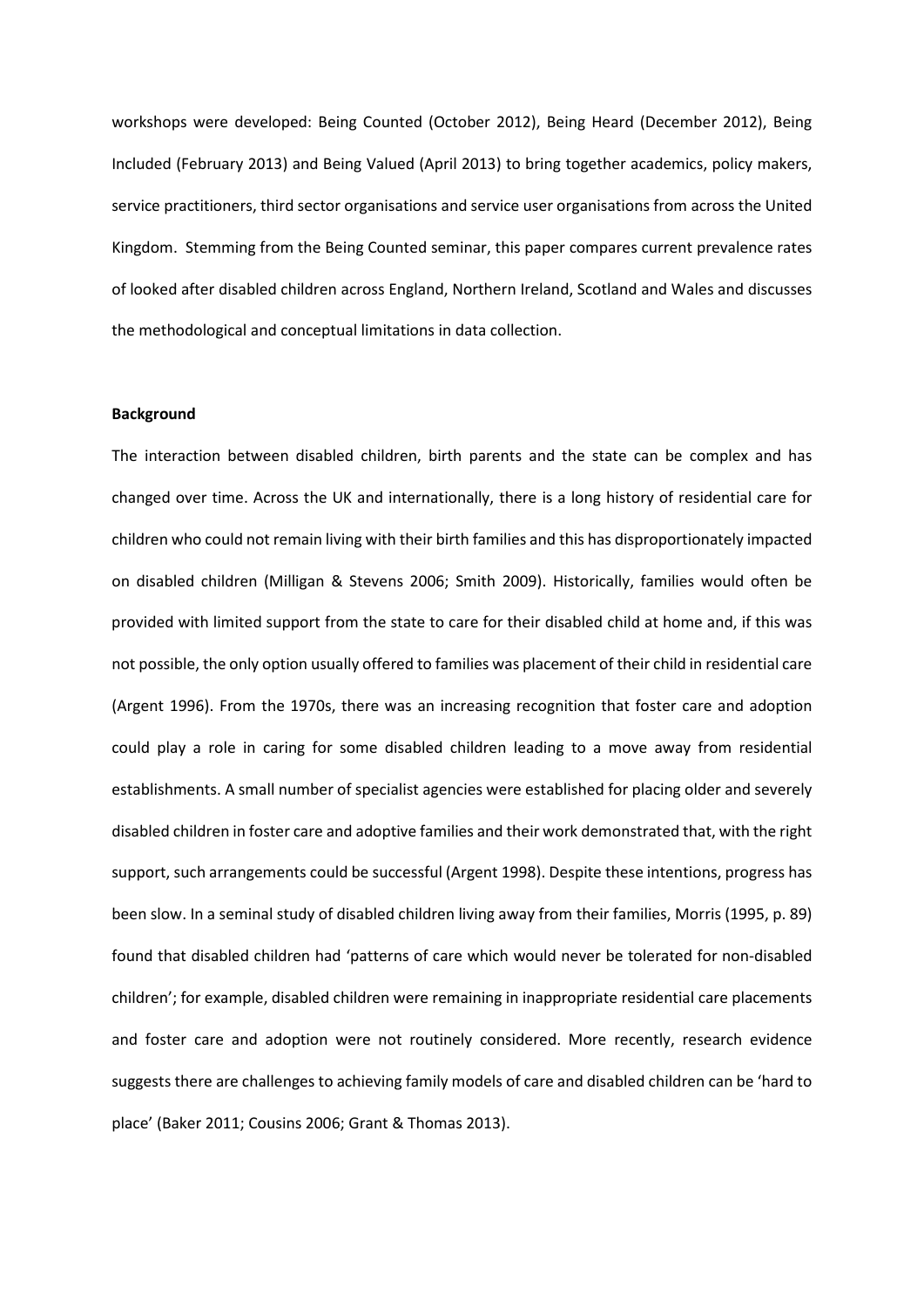Disabled children can also be looked after by the state due to their episodic use of specific care placements for short breaks (Kelly *et al.* 2014; Dowling *et al*. 2013). Short breaks are defined as a planned period of time where a disabled child is cared for away from the family home. Various different terms are used to refer to this group of children, including 'short breaks', 'family link placements', 'shared care' and 'respite care'. This may include a short period of placement in foster care, residential care, residential schools or hospital settings. Across the UK if a child is away from the family home for over 24 hours this would become a period of being looked after; however, there are different rules across the different jurisdictions as to whether these periods of care are counted in the national looked after statistics for all children. In McGill *et al.'s* (2006) UK study with parents whose children are in a 52 week a year residential setting, there is significant variation due to funding arrangements between education and social services as to whether or not a child is legally considered to be a looked after child. The study found that children who are funded through education authorities are not always granted looked after status, and highlighted 'this is, clearly, of particular concern when the children involved are in 52-week placements and may have limited contact with their parents' (McGill *et al.* 2006, p. 599). Local policy and practice often determines whether a child who uses short break services is considered to have 'looked after' status.

Across all UK territories the main reason why children enter the care system is due to concerns about abuse and neglect. We know from international research that disabled children are more likely to experience abuse and neglect than their non-disabled peers (Jones *et al*. 2012; Stalker & McArthur 2012; Sullivan & Knutson 2000). Thus hypothetically, disabled children may be more likely to enter care than their non-disabled peers. A retrospective whole-population cohort study of infants born between January 1983 and December 2001 in West Sussex (England), explored the relationship between disability and registration for child abuse and neglect (Spencer *et al*. 2005). The study found that disabled children, especially those with conduct disorders and learning difficulties, were at increased risk of registration for child abuse and neglect compared to the general child population.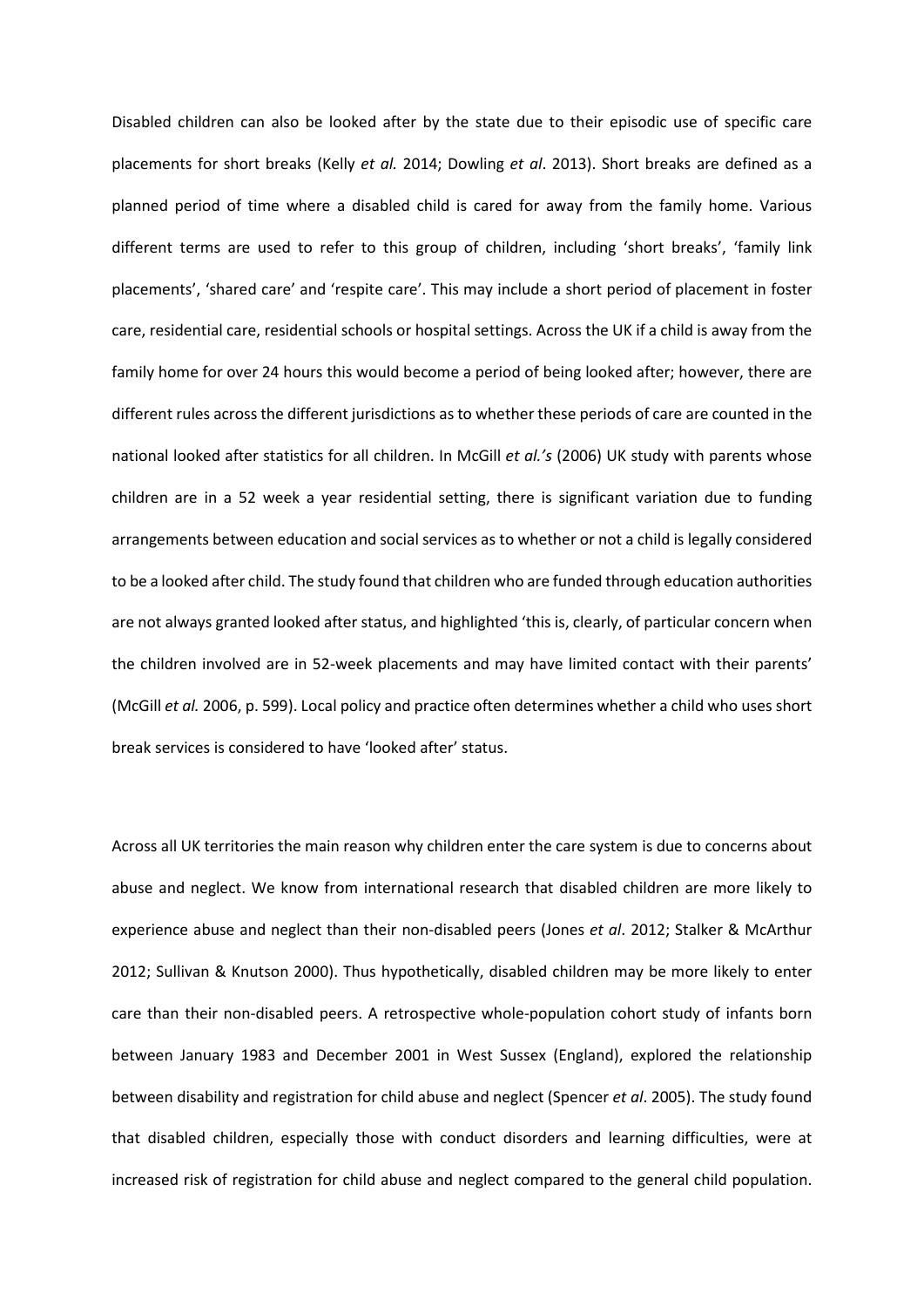The authors highlighted that some types of impairment(s) 'shared common etiologic pathways with abuse, which makes it difficult to ascertain if the abuse is precipitated by the child's condition or arises in parallel with the disability' (Spencer *et al*. 2005, p. 612). There is a possibility that a child's disability may not be fully known or understood until the child is removed from an abusive environment and a period of child development assessment is undertaken. Furthermore, direct disclosure of abuse by disabled children can be more difficult; children require appropriate communication tools and for professionals to be willing to listen and recognise signs of abuse (Hershkowitz *et al.* 2007; Stalker & McArthur, 2012). Therefore, for this category, it is particularly difficult to establish an accurate prevalence rate.

## **Estimating the numbers of looked after disabled children across the UK**

As there are distinct approaches to collecting data on the population of looked after disabled children across the UK, this section of the paper will examine the sources of data for each jurisdiction to identify the extent of the population and highlight gaps in statistical data available.

### **England**

In England official statistics are annually collected on children who are looked after and who have recently left care (for the year ending  $31<sup>st</sup>$  March) from 152 local authorities. These statistics do not record whether or not a child has a disability. As a result answering the question of how many looked after children are disabled is problematic and often reliant on out-of-date and incomplete evidence. Local authorities may record indirectly if a looked after child is disabled when this is considered to be the primary reason for children's services intervention (known as the 'category of need code'). However, children can be looked after for a number of reasons. Local authorities are required to condense such details and record a child's primary need code from a list of eight possibilities: abuse and neglect; child's disability; parental illness/disability; family in acute stress; family dysfunction;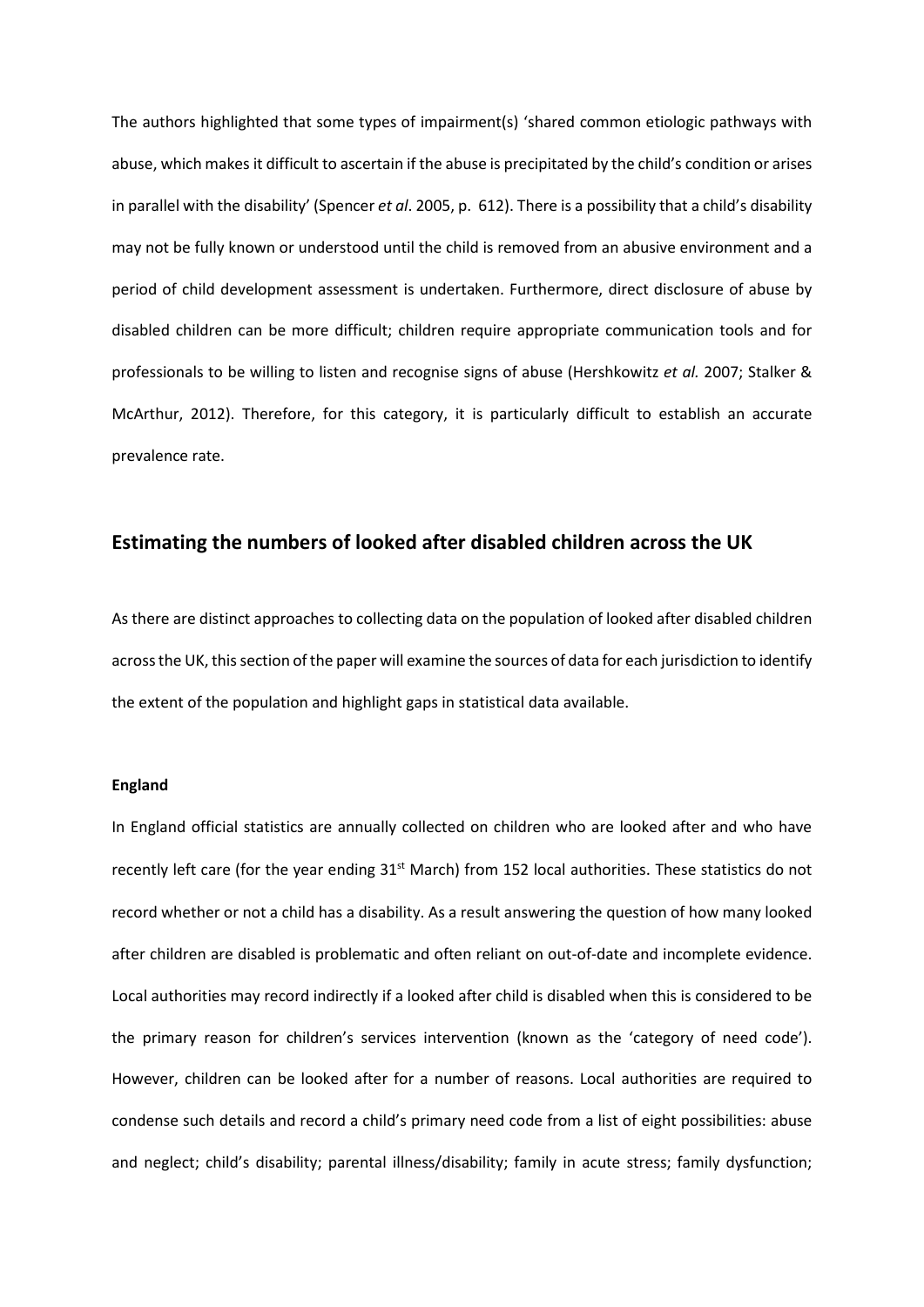socially unacceptable behaviour; low income and absent parenting. One of these need codes relates to a 'child's disability' which is defined as 'children and their families whose main need for services arises out of the children's disabilities, illness or intrinsic condition'. The latest statistics in England show that only 3% (2,320) of looked after children (DfE 2014) had a need code of 'child's disability'. Many other disabled children will come into the care system for other reasons. A looked after disabled child will not automatically be given a need code of 'child's disability' as there may be other categories of need which apply e.g. abuse or neglect or family dysfunction. Thus the official figures in England are an underestimation as they only show those looked after children for whom disability is the primary reason for intervention. Data on disabled children who use short break services are collected but not included in the looked after children figures in England.

In the continued absence of official statistics in England research provides some indicators of prevalence although few studies have focussed on the particular experiences of looked after disabled children, work has tended to study them as part of more general studies of the care system and thus are limited in detail. The largest study of the English care system (Sinclair *et al*. 2007) looked at movement and stability of children within the care system and identified disabled children as a distinct group. It is based on a large sample which is representative and covers all age groups and placement types. It found that groups of children differed in their chances of achieving a permanent placement and offers important insight into the experiences of disabled children in care. The study used three different definitions of disability: firstly, whether the child had a need code of disability (3.5% of the sample); secondly, whether the local authority recorded information on child's disability on their IT recording system (7.7%; local authority monitoring varied in how they defined disability) and finally, the social worker's opinion was sought via questionnaire as to whether in their opinion the child was disabled (17.7% of workers indicated the child was disabled) (Sinclair *et al*. 2007). The study clearly shows how different views of disability produce different prevalence rates.

One research study which had disabled children in care as its primary focus explored the permanence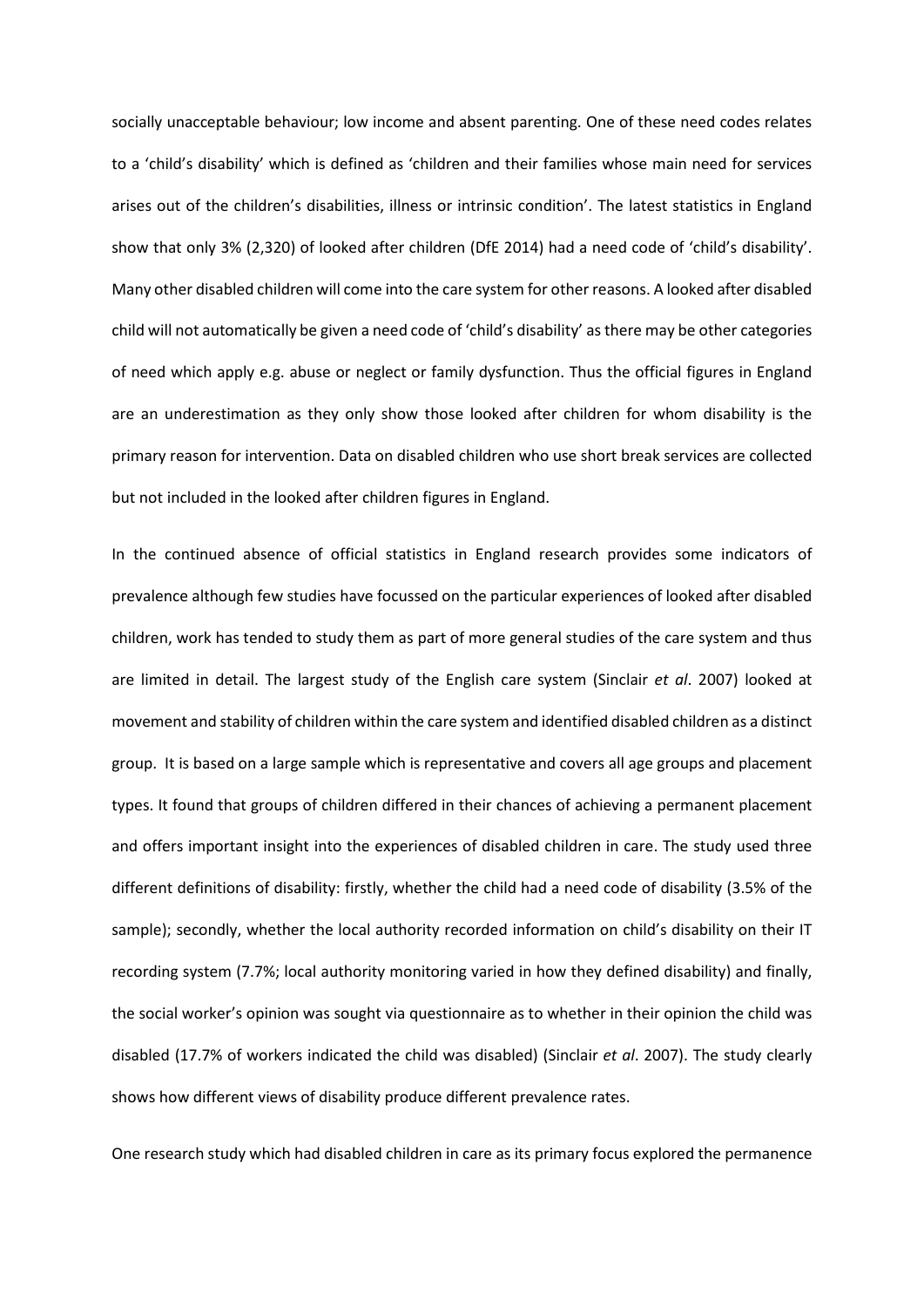patterns of looked after disabled children (Baker, 2007). This study highlights the complexities involved in estimating the prevalence of looked after disabled children. The research examined the 'care careers' of a large sample (n=596) of foster children over three years and looked at whether there were any particular difficulties in pursuing permanency for looked after disabled children. In order to identify the population of disabled children, the author had to first identify which of the foster children in the total sample were considered disabled. Using questionnaires, different respondents (e.g. social worker, foster carer or adopter depending on where the child was living) were asked if the child was considered disabled. In some cases all agreed the child either was (11%) or was not (77%) disabled. However in a number of cases people disagreed as to whether the child was disabled; a group the author called 'contested' (12%). Analysis of possible reasons for this divergence of opinion showed that type of impairment was important; some respondents were waiting for a diagnosis before stating a child was disabled, for others it seemed that particular conditions led to dispute as to whether to classify as an impairment e.g. ADHD and attachment disorder. In other cases time was crucial; a child may have acquired a disability over the life course of the study due to an accident, late onset of conditions, changes in impact or advances in diagnosis. It was clear in the study that categorizing a child as disabled was not a neutral act. Whilst the study did not resolve the issue of how to estimate prevalence of looked after disabled children, it did offer transparency in how decisions were reached as to which children were counted as disabled.

In a review of the available evidence Baker (2007) estimated the prevalence of looked after disabled children to be between 10% and 25% based on research evidence available to date. Without national government statistics on looked after disabled children, we must continue to rely on a limited number of studies which do not cover this issue in sufficient depth and leads to an unclear picture of the numbers of looked after disabled children in England.

### **Northern Ireland**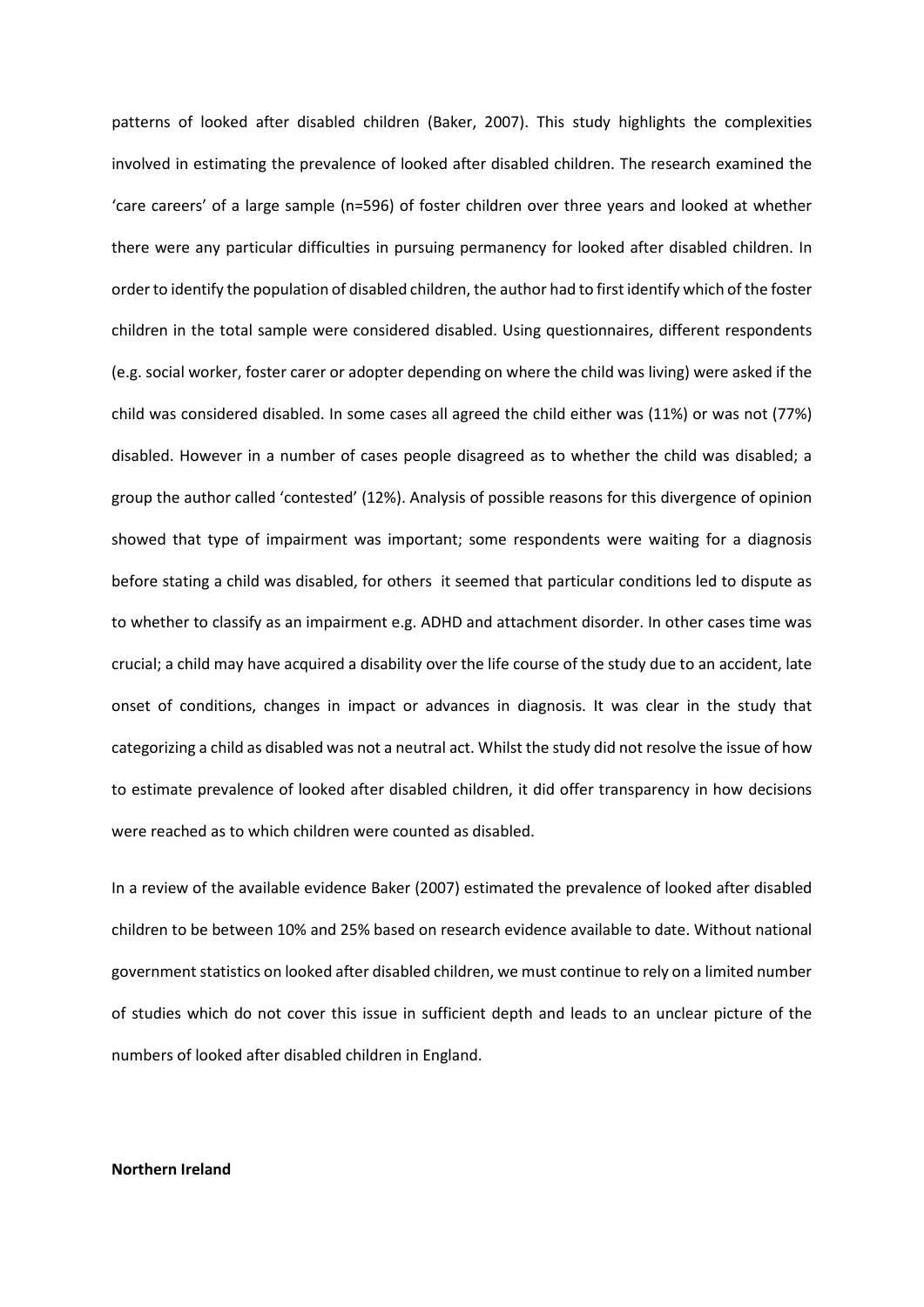In Northern Ireland, the Department of Health, Social Services and Public Safety (DHSSPSNI) undertake annual surveys on children in care (OC2 survey) which provide information on disability. Each of the five Health and Social Care Trusts are asked to indicate how many children in care are disabled using the definition provided in the Disability Discrimination Act (1995) (see above)*.* The latest survey that reported on prevalence of disability for children in care 2012/2013 (cared for continuously for 12 months or longer at 30 September 2013) found that 14% of looked after children and young people in Northern Ireland were disabled (DHSSPSNI 2014, p. 13), the same proportion as that for 2011/12. This statistic compares with general population statistics show that approximately 6% of the population of children under 16 years in Northern Ireland are disabled (NISRA 2007, p. 16). The majority of disabled children in care had a learning disability (63%) and a higher proportion of boys (17%) than girls (12%) were disabled. The survey also found that disabled children represented only 14% of all children in foster care (non-kinship or kinship); 26% of children in residential placements; and 18% in 'other' placements (DHSSPSNI, 2014: 13).

The Health and Social Care Board (HSCB) also produce six monthly statistical reports on Corporate Parenting Responsibilities and Delegated Statutory Functions based on data provided by the five Health and Social Care Trusts which provides information on looked after children. At 30th September 2013, an estimated 12% of the looked after child population were reported to be disabled (63% of these had a learning disability) (HSCB, 2013: 32). The Departmental statistics report on disabled children living in care for a continuous period of 12 months or more and the Board's statistics give a snapshot of the number of disabled children at a point in time (September or March of each year). However, both clearly indicate an over-representation of disabled children and young people in the care population.

In conclusion, the statistical data on looked after children in Northern Ireland consistently reports the over-representation of disabled children. However, as in other jurisdictions, ongoing challenges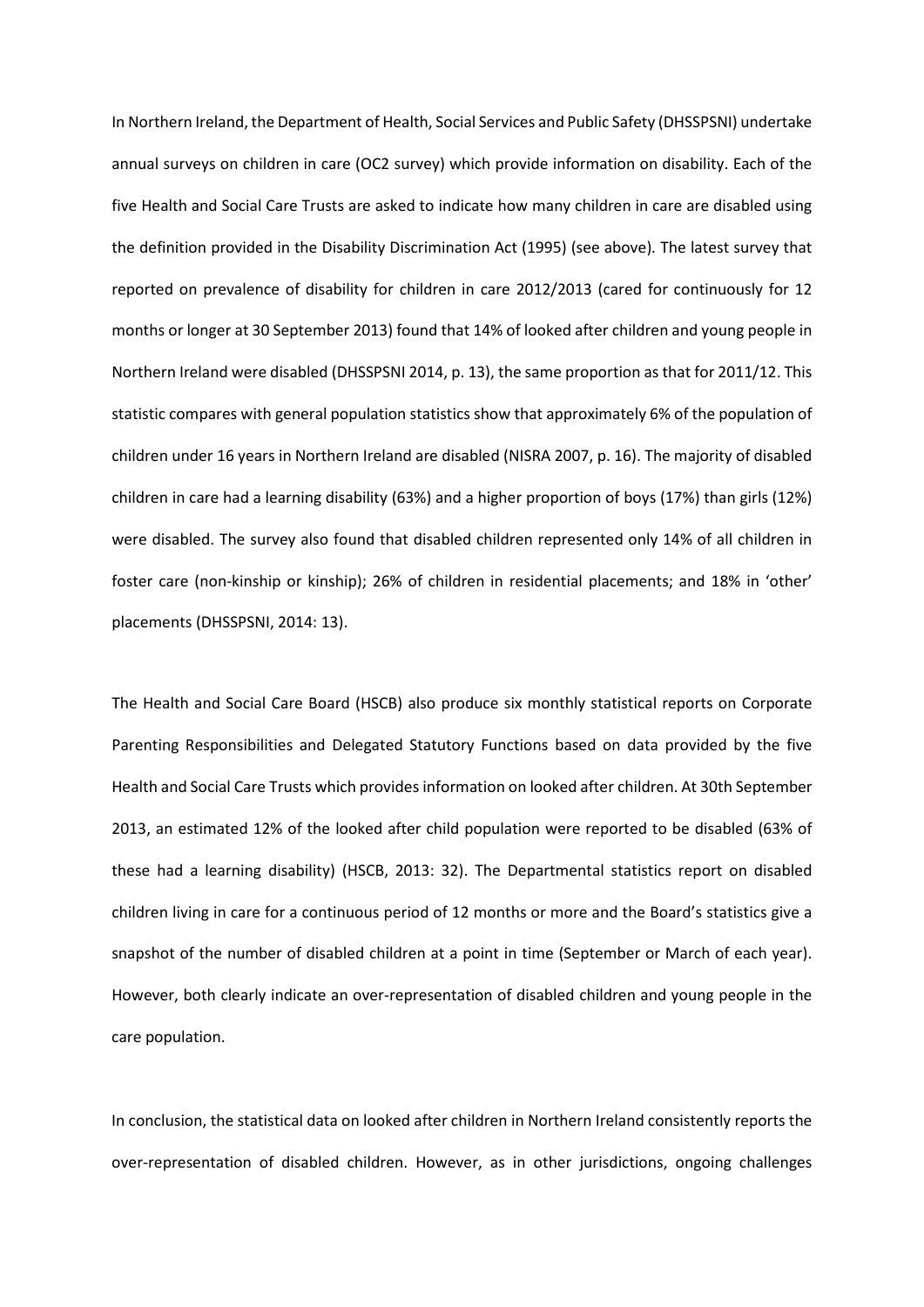impact on the accuracy of the available statistics. Although the HSCB performs quality checks on the returns from each Trust, there are discrepancies in the numbers reported from each area (for example, low numbers of children with autism are reported in two Trust areas). In addition, the data Trusts provide are often based on records from their electronic social care database (soscare) which often only indicates whether or not a child is disabled on the basis of their access to disability services. Some disabled children living in care may not have access to specialist disability services and could, therefore, be under-reported. In addition, Trusts have differing organisational structures and processes with variances in the management of looked after disabled children's cases across Trusts. This may also lead to an inconsistent interpretation of disability across Trusts and challenges in aggregating data gathered using differing definitional parameters.

### **Scotland**

The Scottish Government produce an annual *Children Social Work Statistics* report based on data extraction from all thirty-two local authority social work departments. For looked after children, data on the prevalence of disability are gathered at an individual child level and aggregated. As of July 2014, 15,580 children in Scotland were 'looked after' by local authorities (Scottish Government 2015). Local authorities recorded a 'primary additional support need' for 1,893 looked after children in Scotland (12%); of these, 510 children are recorded as having 'multiple disabilities' (3.3%), 274 children have a learning disability (with a further 46 having a specific learning disability), 146 children (<1%) have an autistic spectrum disorder, 94 children have a physical or motor impairment and relatively small numbers have a visual or hearing impairment (48 and 12 respectively). The largest category includes 513 children recorded as having 'social, emotional and behavioural difficulties' (equates to 3.3% of the looked after child population). Furthermore, disability status is recorded as 'not known' or unrecorded for around 15% of all looked after children in Scotland (Scottish Government 2015). There are limited data on placement type and recorded disability. For example, although only a small minority of the total looked after child population, 94% of young people in secure care accommodation had at least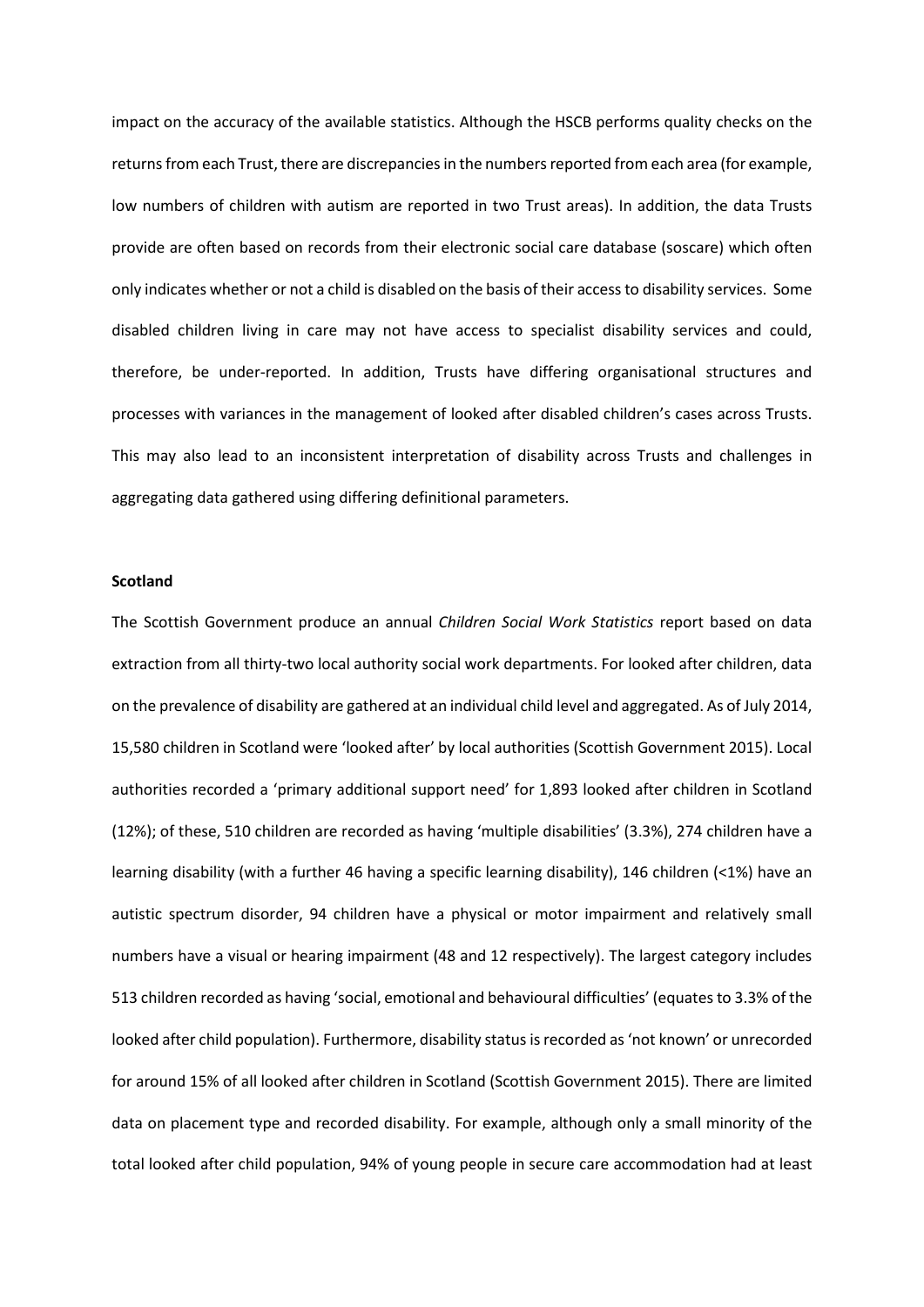one additional support need as of July 2014; a further analysis found 6% had specific learning difficulties, 16% had a visual impairment and 12% had a language and communication disorder (Scottish Government 2015).

There are limitations with the data available on looked after disabled children in Scotland. The reliability of individual child data gathered at a local level and then aggregated nationally is a concern; for example, there is variation in the interpretation of the different categories of disability across local authorities. It is worrying that for a significant number of looked after children (15%) disability is not known or recorded. There has also been limited research in Scotland exploring the experiences of looked after disabled children and young people. There is some evidence that looked after disabled children are not receiving the same level of care planning as their non-disabled peers; for example, the Social Work Inspection Agency reported a disparity in the review of care plans of children looked after away from home: for non-disabled children, the rate was 92% compared to 71% of plans for disabled children (SWIA 2010). There is a need for national guidelines and practical support to ensure robust data is gathered, analysed and effectively utilised to plan and deliver services for looked after disabled children in Scotland.

### **Wales**

There are limited data collection and research on looked after disabled children in Wales compared to the rest of the United Kingdom. To explore the prevalence of looked after disabled children in Wales, there are two main datasets. Firstly, 'Children in Need' (CIN) data are an annual return from all twenty-two local authorities based on individual records for children who have an open case with a local authority. Data are annually collected on 31<sup>st</sup> March and only includes children who have had an open case for more than three months (1 January – 31 March). Local authorities record whether a child is looked after. The total number of children who were recorded as disabled and being looked after as of 31 March 2014 was 780 (Welsh Government 2015). Thus, 13.6% of the total looked after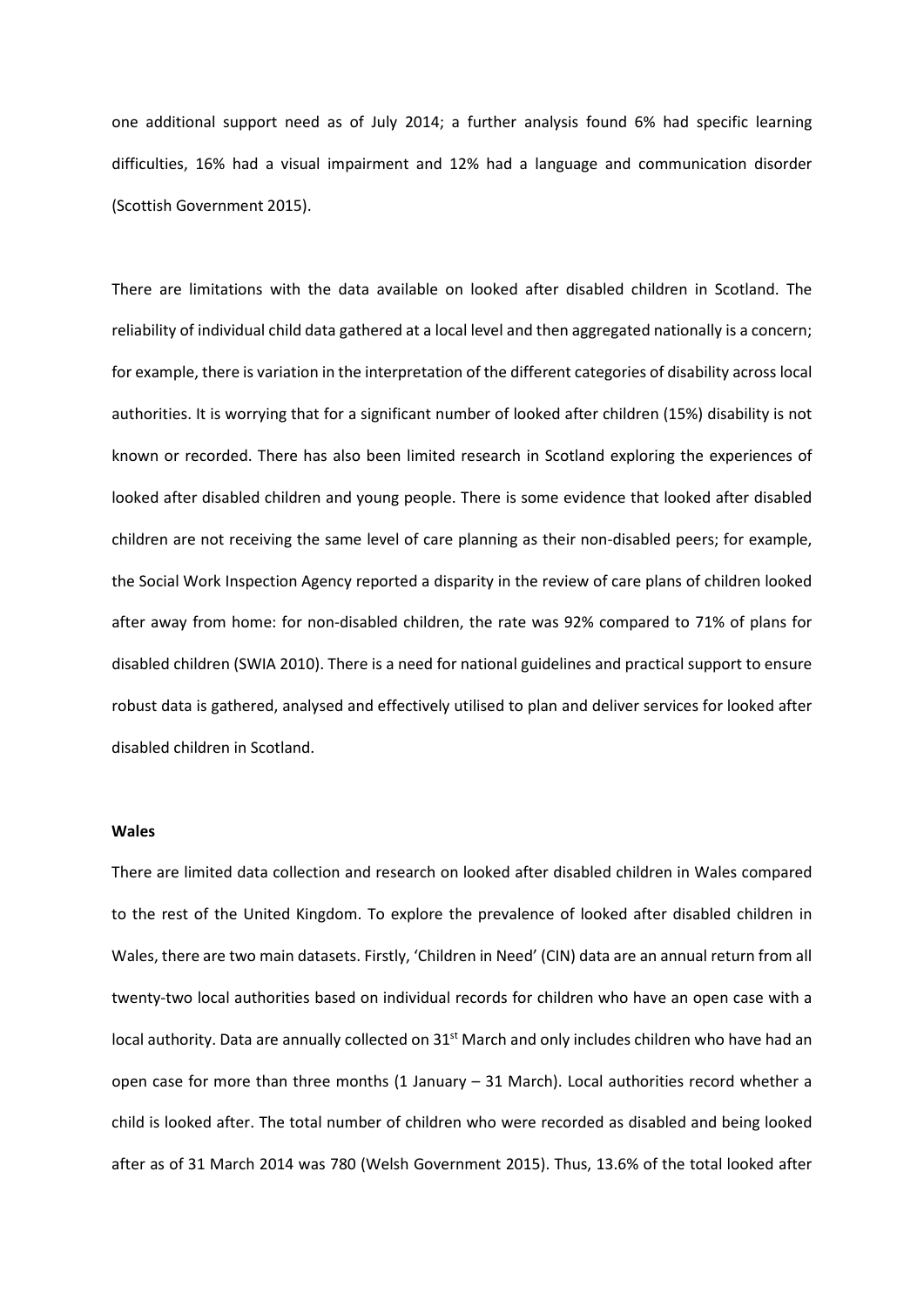child population (n= 5755) is recorded as disabled. Secondly, there is a national Children Looked After (CLA) database which pre-dates the CIN database. Similarly to the catergorisation of primary reasons in England, disability is one of the criteria for a child becoming looked after; as of  $31<sup>st</sup>$  March 2014, 25 children were looked after due to disability in Wales (Welsh Government 2014a).

There are serious limitations with the reliance on child datasets in Wales. The main Children in Need dataset is limited by the specific time frame of an open social work case file to include disabled children. This risks the likely exclusion of disabled children who do not have an open case file. As with Scotland, there is a reliance on local data entry systems that are subject to interpretation and human error. There will only be a small minority of children where disability is recorded as the primary reason for being looked after as similarly highlighted in the England. There are no known research studies on the prevalence of looked after disabled children in Wales to provide greater analysis and insight.

### **Discussion**

The over-representation of disabled children in the looked after child population is reflected across UK jurisdictions and in the wider national and international research literature (Gordon *et al*. 2000; Sullivan & Knutson 2000; Braddock *et al*. 2001; Read & Harrison 2002; Trout *et al*. 2009; Stalker & McArthur 2012; Lightfoot *et al*. 2011; Hillen 2012). However, despite consistent indications of overrepresentation in this population, there are acknowledged difficulties in accurately counting disabled children in the looked after child population. To explore this further, we now consider the definitional challenges and limitations in data reporting.

### *Definitional Challenges*

The use of different legislative frameworks for defining looked after children and disability presents challenges for cross-comparisons. There is recognition of the different legal definitions for looked after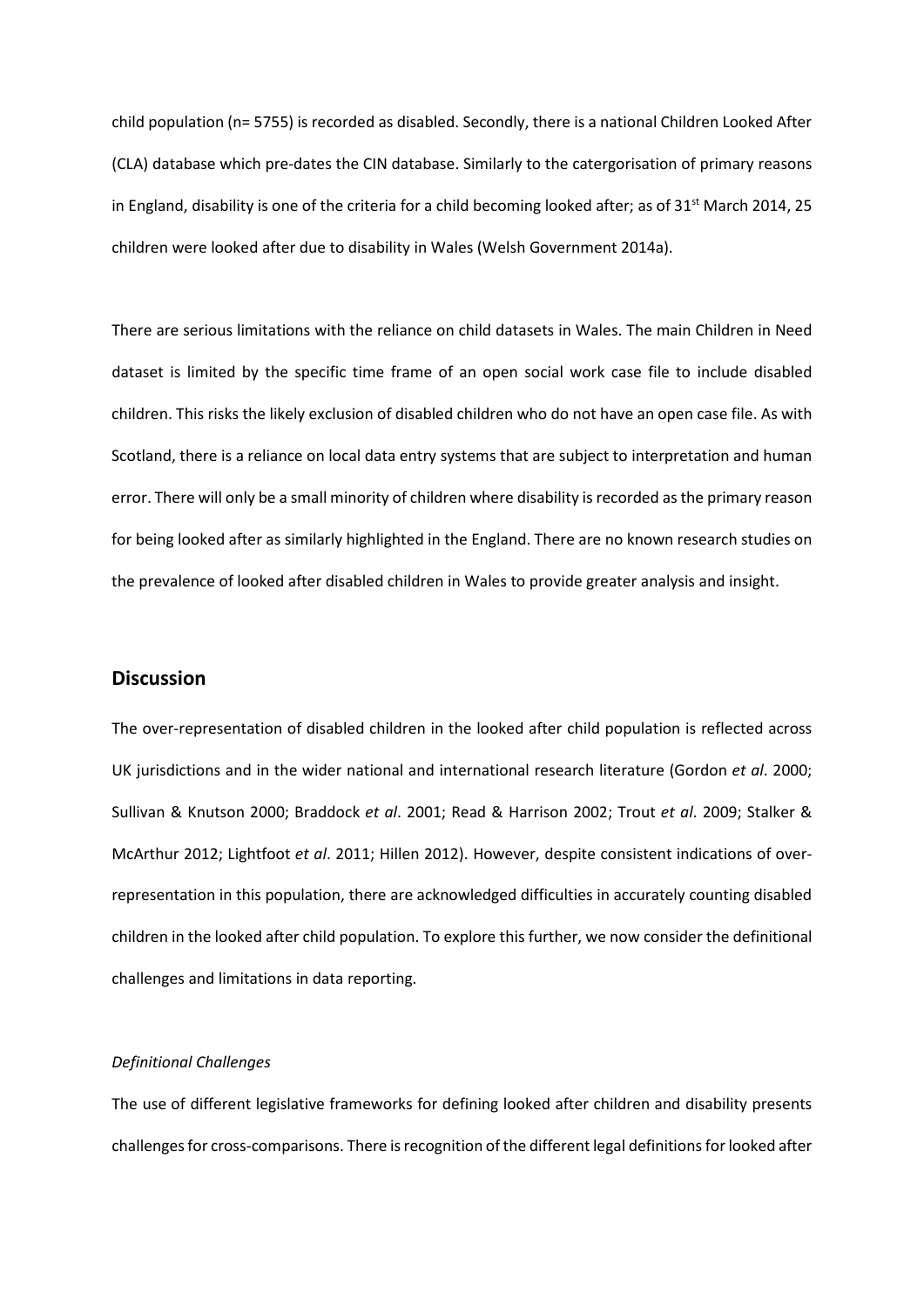children and data collection methods that must be addressed when comparing the four nations (Welsh Government 2014c). More specifically, the varying interpretations of disability present challenges in data synthesis as studies use differing points of departure. Gordon *et al.* (2000) highlight the variation in the reported number of looked after disabled children and suggest that this is due to uncertainty about definitions and measurements of disability. The authors state that this leads to a potential inflation of numbers as children with behavioural difficulties are at times included in the definition of disability. In Scotland, until 2012 the additional support needs category was presented as 'disability'. This was amended because the information collected does not meet the more limited definition of 'disability' in the Equality Act 2010. Definitions are susceptible to change over time and are interpreted within local policy contexts which add to the complexity of comparing data from the four nations.

There is variation of different categories of disability that are included in national reporting. Burns (2009) highlights the particular problems with definitions in that some studies include children and young people who solely have emotional and behavioural problems under the definition of disability and some include children with 'special educational needs' whilst others do not. For example, one category for disability in the Scottish dataset is 'social, emotional and behavioural problems' which accounts for the main disability for just over a quarter (27%) of all looked after disabled children and young people. Similarly, mental health can be included or excluded from definitions of disability across jurisdictions. For example, this is evident in recent practice initiatives in Northern Ireland such as, reluctance to categorise children and young people as mentally ill due to the shift towards a recovery model of practice and a move away from clinical diagnosis of IQ or impairment toward an assessment of need to inform decisions about eligibility for access to services. The uncertainties about definition and measurement of 'disability' impede how we collect data which is essential for planning and delivering effective services for children and young people.

### *Data Reporting Limitations*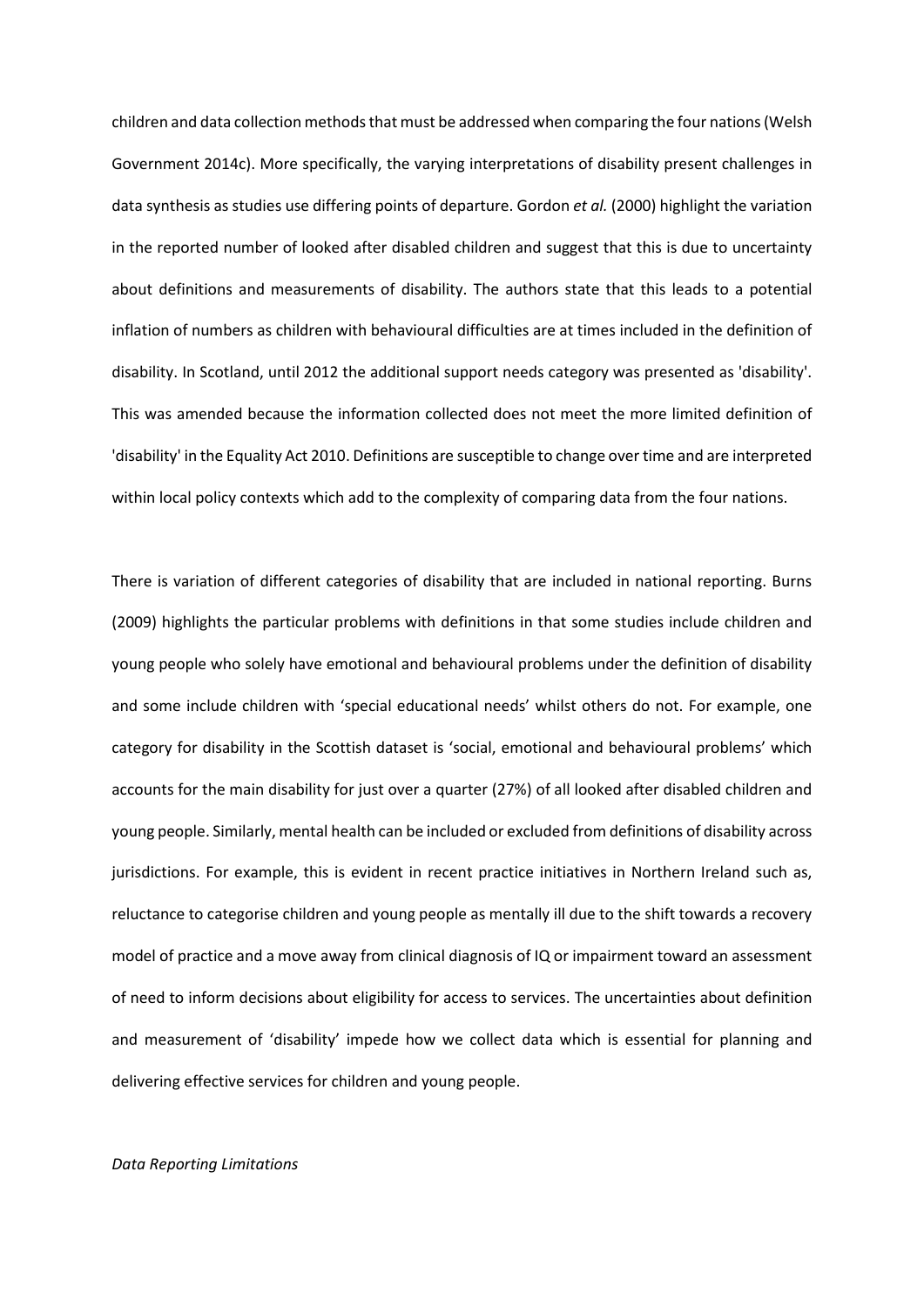All four nations rely on extrapolating data from multiple datasets to provide a snapshot of looked after disabled children. Across nations we have variation of between 3% and 14% of looked after children recorded as disabled in official statistics. Northern Ireland and Scotland provide the most comprehensive datasets for looked after children with annual returns including types of disability. In contrast, disability is only recorded in England for looked after children if this is the primary reason for state intervention. Therefore, some disabled children will be referred on primary grounds of abuse and neglect and will not be included in these annual returns. Similarly in Wales, disability must be a primary reason for referral to be recorded in the official statistics; therefore, only 25 children were looked after on the primary grounds of disability. As discussed, there are geographical variations in the quality of data-input with reliance on accurate up-to-date case records. As highlighted by Baker (2007), disability can be contested and a lack of agreement over diagnosis is likely to lead to reporting 'unknown' or 'unrecorded'. Particular problems reported by local authorities in recording numbers of looked after disabled children include the interface between definitions of disability and special educational needs; disagreements about levels of severity of certain impairments and the 'grey area' between disability and illness (Baker, 2007).

The official data available are in aggregate form and does not allow for any cross comparison of disabled and non-disabled looked after children. This severely restricts the level of information on disabled children that could be available based on the data collected and potentially affects the characteristics and outcomes reported for the looked after population as the impact of potentially different experiences for disabled children is not accounted for when the population is treated as a homogenous group. This is of particular concern as the limited studies which have explored looked after disabled children's experiences have shown some evidence of different placement patterns; disabled children may stay in care for longer, may be more likely to be inappropriately placed, they may be more likely to live in residential care, have fewer adoption opportunities and struggle at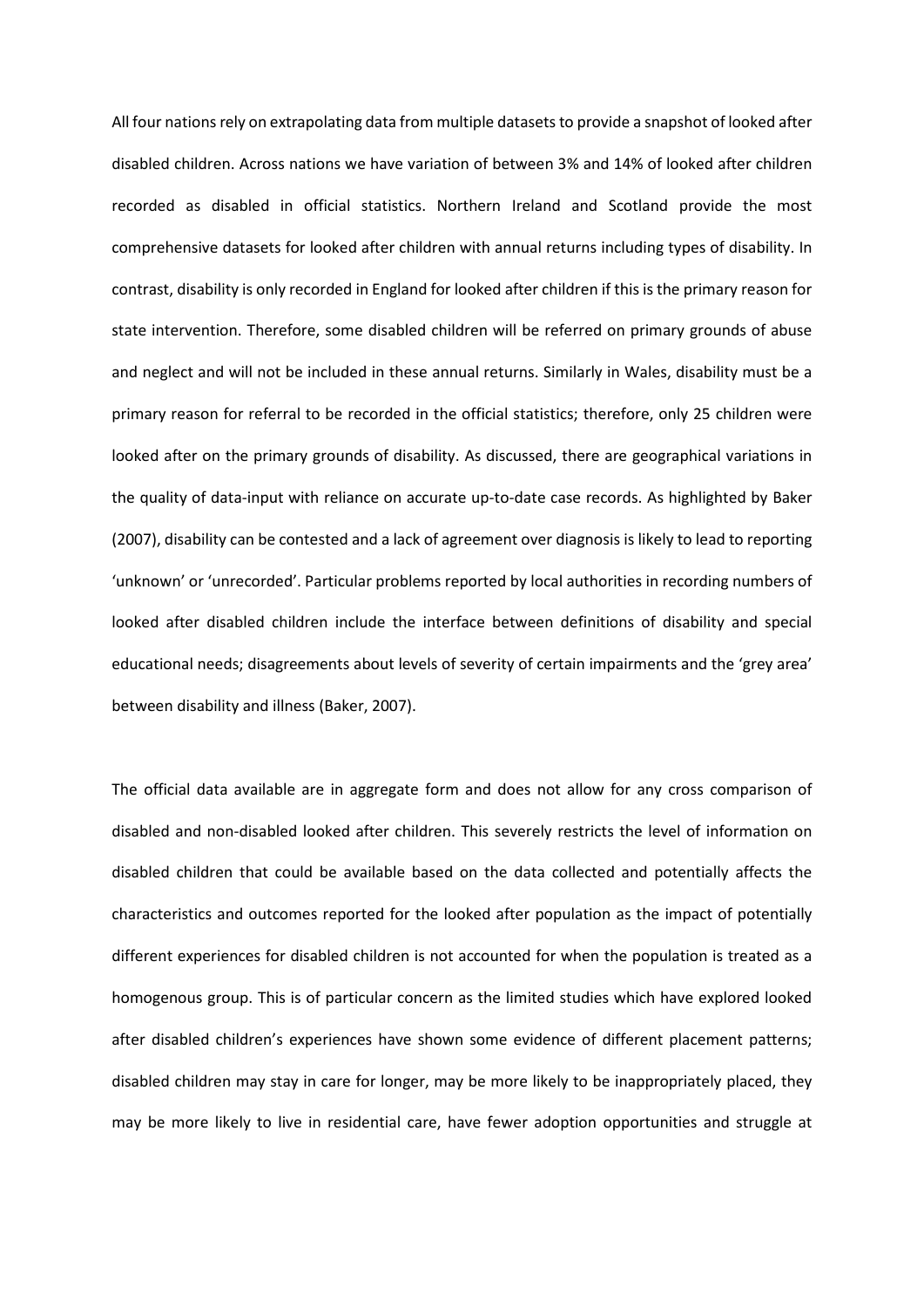transition from care. Such critical policy and practice areas could be examined if the national looked after datasets recorded child's disability and cross referenced this with other information collected.

### *Ways forward: Recommendations and Implications*

This paper highlights the difficulties in establishing accurate prevalence figures for disabled children who are also looked after across the United Kingdom. The general lack of scrutiny of how many looked after children are disabled strongly indicates a continued oversight of this distinct group of children in the looked after child population. This is particularly striking by the absence of recording in England whether or not a looked after child is disabled compared to recording in Scotland, Northern Ireland and Wales indicating broadly similar rates of between 12% and 14%. In England the sole reliance of recording a child's disability where this is the primary reason for the child becoming looked after (3% of looked after children) overlooks a significant group of children who are referred due to abuse and neglect, and also have a disability. Despite concerns that appropriate long term care planning for disabled children has been limited, we remain severely limited by the available data to compare outcomes for disabled children to non-disabled children in care (Baker 2011; Cousins 2006; Grant & Thomas 2013; Morris 1995).

The absence of accurate information impacts on the development of services to effectively meet the needs of this group. This is part of a wider challenge on the lack of accurate data on disability; as Gordon (2000, p. 269) argues:

We lack basic demographic information on disability in childhood. We have less statistical information about them than any other group. This scandalous lack of basic information will have to be made good. Unless it is, an informed well-planned and vigorous improvement in policy and practice is unlikely to be feasible.

An English study exploring prevalence, characteristics and service provision for disabled children found due to the varying sources of data available to local authorities, the lack of a consistent definition of disability, and the different categorisations and interpretations of service provision, it is not possible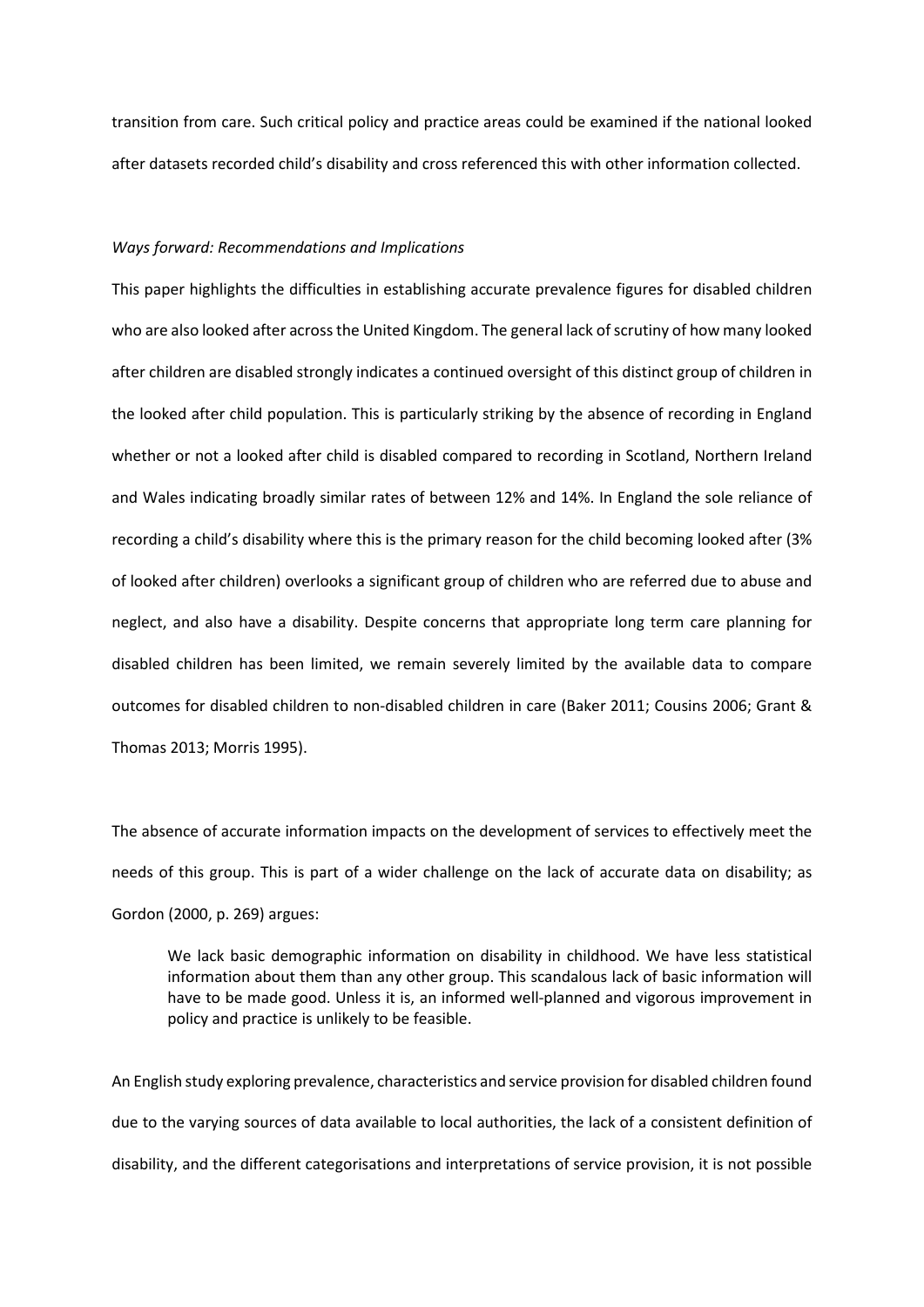to assess accurately the level of health and social care services provided for disabled children and their families (Mooney 2008, p. 78-79). Several authors have called for an improvement in available statistics on the population of looked after disabled children to enable more effective service planning (Baker 2011; Burns 2009; Grant & Thomas 2013; Mooney *et al*. 2008; Read *et al*. 2009; Stuart & Baines 2004). For example, the lack of statistical data hinders permanence planning for disabled children and comparisons with non-disabled peers in care (Grant & Thomas 2013). Therefore, there is a very limited ability to map current service provision for looked after disabled children and identify any gaps to develop future services for this cohort of children.

There are several recommendations to strengthen the robustness and comparability of data collected on looked after disabled children across the United Kingdom. Firstly, definitional clarity and consistent terminology using the UNCRPD (2007) or equality legislation would be useful to facilitate cross comparison. Developing definitional clarity that considers the views of disabled children and young people themselves with a focus on their perception of need would be highly valued. As discussed in Northern Ireland and Scotland, there is particular variance in the inclusion of social, emotional and behavioural difficulties and mental health issues. Secondly, providing guidance for data inputting to ensure disability is appropriately recorded and ensuring adequate resources would improve the annual returns from each jurisdiction. In Northern Ireland, a child had to be accessing a disability service for their disability to be recorded in the annual returns which is likely to underestimate the population. Such developments could incorporate mechanisms for disaggregating data for disabled and non-disabled looked after children; and for the collection of further information on discrete subpopulations. For example, Scotland provides a breakdown of additional support needs of the relatively small number of young people in secure care settings. It would be helpful to have further analysis of looked after disabled children by placement type, number of placements and final destinations of children. Greater identification of disability by placement type could potentially assist in targeting appropriate support to children, carers and birth families (as appropriate). Thirdly, in England and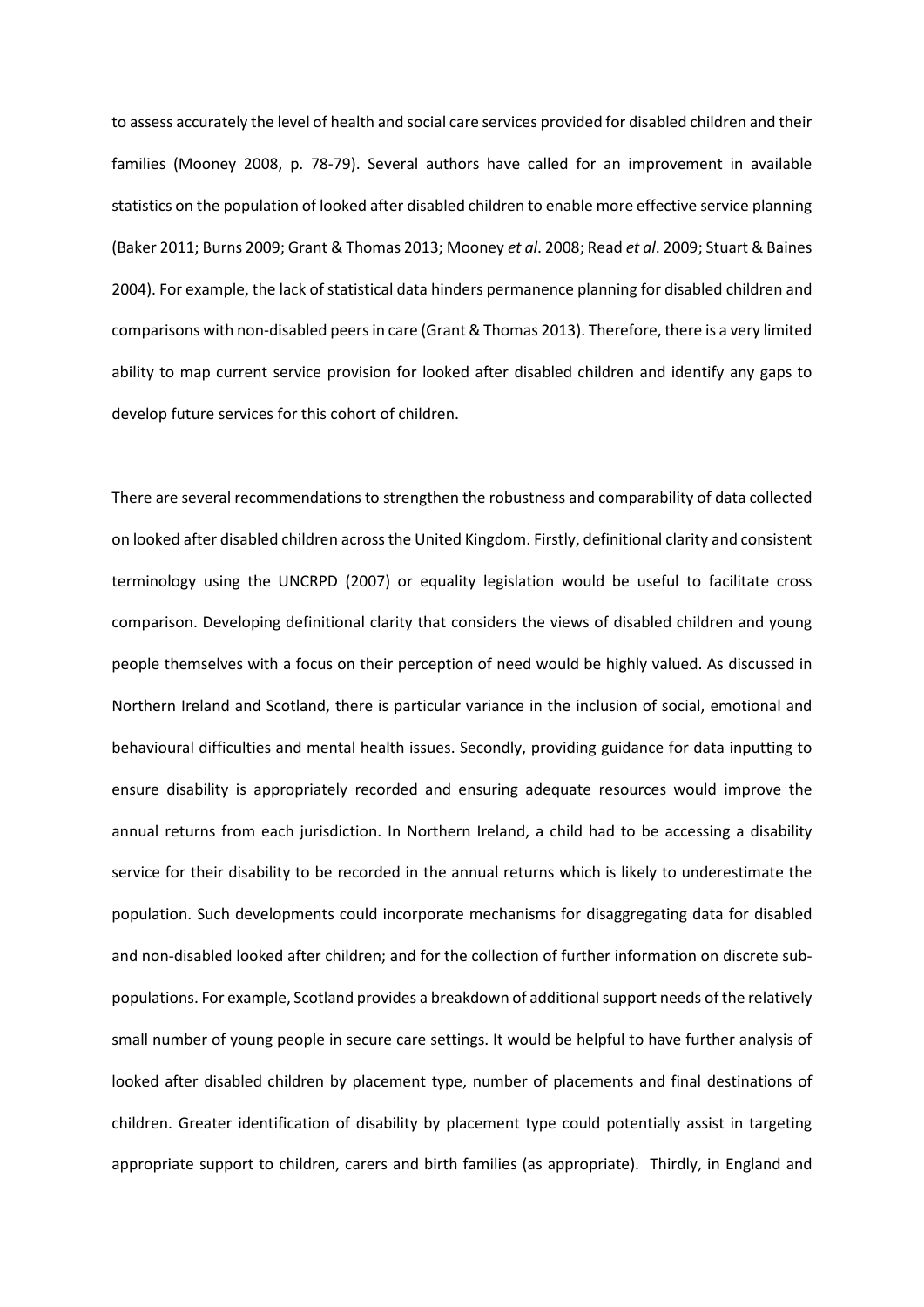Wales it would be helpful for the multiple reasons for social care involvement to be recorded rather than only one primary reason. As discussed, this categorisation is highly likely to underestimate the numbers of looked after disabled children as their entry into care is recorded under a different primary reason (for example, abuse and neglect). As research has indicated the higher prevalence of abuse of disabled children compared to non-disabled children (Jones *et al*. 2012; Stalker & McArthur 2012; Sullivan & Knutson 2000), this oversight of dual recording is particularly concerning. Finally, investment and commitment to data collection for disabled children more widely would provide a greater set of comparative data (Mooney *et al*. 2008). This would allow for data linkages to other sources of information on disabled children within and across jurisdictions. In addition, there should be opportunities for statisticians in the different jurisdictions to engage in dialogue about data collection and data analysis in respect to looked after disabled children to improve cross-comparative opportunities.

To conclude, without robust data we cannot compare the progress and areas of improvement we need to aspire to for our looked after disabled children in all aspects of their lives. Until this happens, the presence of disabled children in the looked after system will continue to be overlooked, disabled looked after children's views, wishes and experiences will continue to be obscured and those with responsibilities for parenting these children will continue to lack the basic data on which they need to ensure their needs are met and rights are upheld.

### **References**

Argent, H (1996) *The Placement of Children with Disabilities – Practice Note 34.* BAAF, London.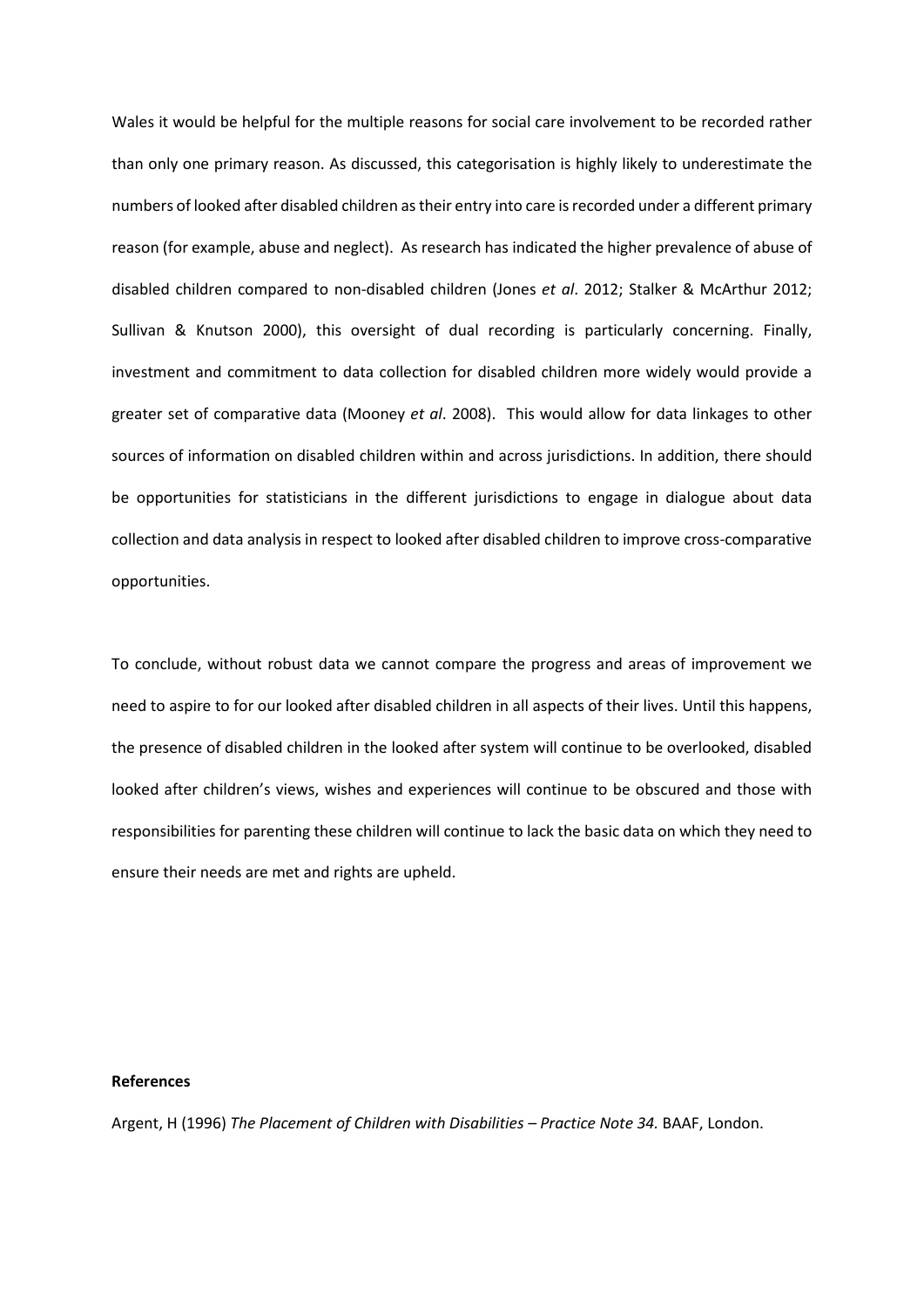Argent, H (1998) *Whatever Happened to Adam? Stories of Disabled People who were Adopted or Fostered*. BAAF, London.

Baker, C (2011) *Permanence and stability for disabled looked after children*. IRISS, Glasgow.

Baker, C. (2007) Disabled children's experience of permanency in the looked after system. *British Journal of Social Work,* **37**, 1173-1188.

Braddock, D., Emerson, E., Felce, D. & Stancliffe, R. J. (2001) Living circumstances of children and adults with mental retardation or developmental disabilities in the United States, Canada, England and Wales, and Australia. *Mental Retardation and Developmental Disabilities Research Reviews, 7,* 115- 121.

Burns, C. (2009) *Disabled Children Living Away From Home: In Foster Care and Residential Setting.*  MacKeith Press, London.

Cousins, J (2006) *Every Child is Special: Placing Disabled Children for Permanence*. BAAF, London.

Department of Education Northern Ireland (2013) *Special Education Needs (SEN) pupils by ELB 2013/14.* Department of Education Northern Ireland, Belfast.

Department for Education (2014) *Children Looked After in England (including adoption and care leavers) - year ending 31 March 2014.* Department for Education (DfE), London.

Department for Education (2014) *Children Looked after by Local Authorities in England: Guide to the SSDA903 collection 1 April 2014 to 31 March 2015.* Department for Education (DfE), London.

Department for Work and Pensions (2013) *[Family Resources Survey: United Kingdom 2011/12.](https://www.gov.uk/government/uploads/system/uploads/attachment_data/file/206887/frs_2011_12_report.pdf)* Department for Work and Pensions (DWP), London.

Department of Health, Social Services and Public Safety Northern Ireland (2014) *Children's Social Care in Northern Ireland 2012-13: Statistical Bulletin.* DHSSPSNI, Belfast.

Dowling, S., Kelly, B. & Winter, K. (2013) *Disabled Children and Young People who are Looked After: A Literature Review.* Office of the First Minister and Deputy First Minister (OFMDFM) and Queen's University, Belfast.

Gordon, D., Parker, R. & Loughrin, F. (2000) *Disabled Children in Britain: A Re-analysis of the OPCS Disability Survey.* Stationery Office, London.

Grant, M & Thomas, C (2013) *Adoption of Disabled Children*. BAAF, London.

Health and Social Care Board (2013) *Corporate Parenting Statistical Report: 30th September 2013*. HSCB, Belfast.

Hershkowitz, I., Lamb, M.E. & Horowitz, D. (2007) Victimization of children with disabilities. *American Journal of Orthopsychiatry* **77**(4), 629-635.

Hillen, T. (2012) Assessing the prevalence of mental health disorders and mental health needs among preschool children in care in England. *Infant Mental Health Journal,* **33**(4), 411-420.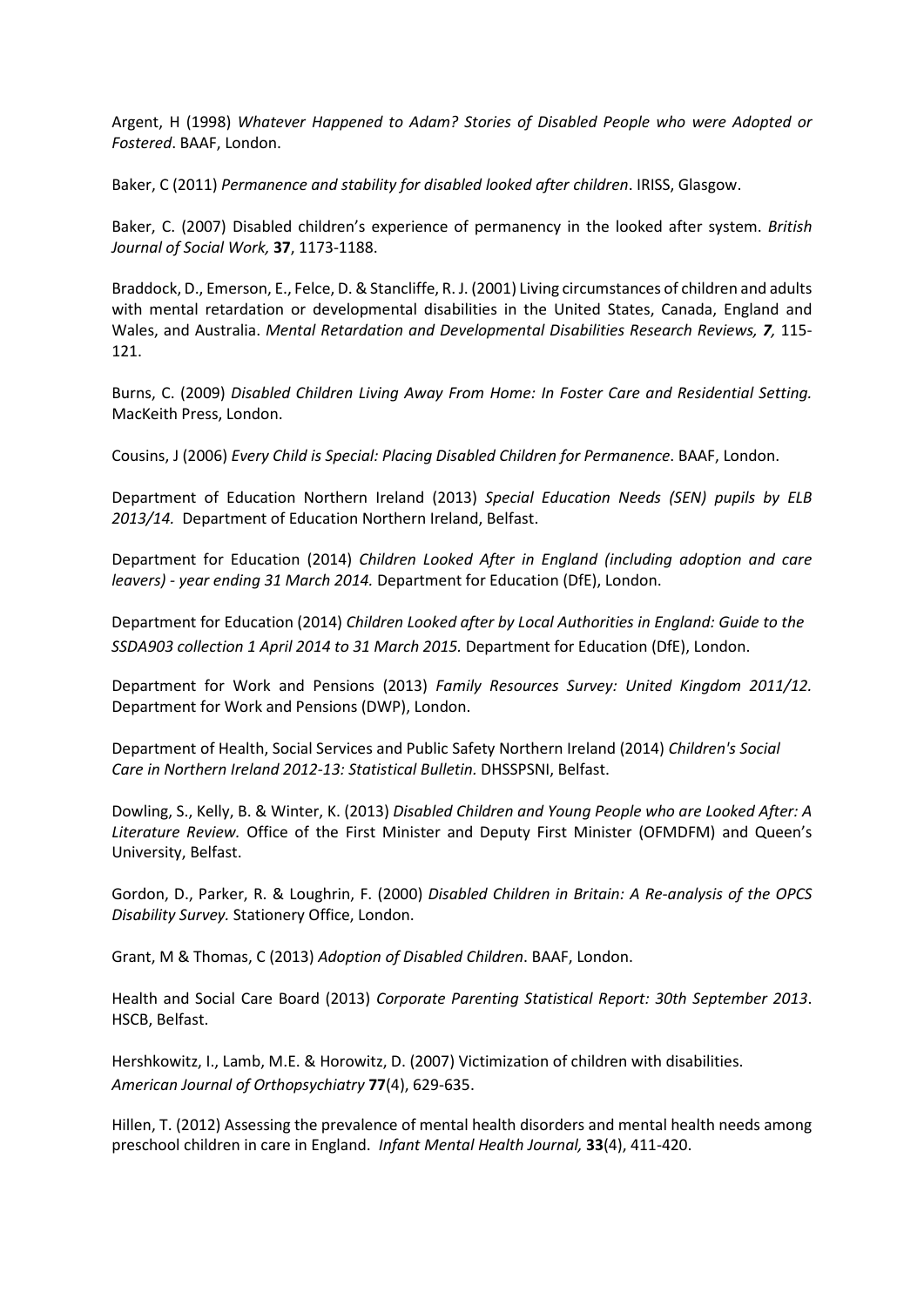Jones, L., Bellis, MA., Wood, S., Hughes, K., McCoy, E., Eckley, L., Bates, G., Mikton, C., Shakespeare, T. & Officer, A. (2012) *Prevalence and risk of violence against children with disabilities: a systematic review and meta-analysis of observational studies. The Lancet,* **380**, 899–907.

Kelly, B., Dowling, S. and Winter, K. (2014) *A Review of the Legislative and Policy Context in relation to Looked After Disabled Children and Young People in Northern Ireland*. OFMDFM and Queen's University Belfast.

Lightfoot, E. Hill, K. & LaLiberte, T. (2011) Prevalence of children with disabilities in the child welfare system and out of home placement: an examination of administrative records. *Children and Youth Services Review,* **33**, 2069-2075.

McGill, P., Tennyson, A & Cooper, V (2006) Parents whose children with learning disabilities and challenging behaviour attend 52-week a year residential schools: their perceptions of services received and expectations for the future. *British Journal of Social Work* **36**, 597-616.

Milligan, I. & Stevens, I. (2006) *Residential Child Care: Collaborative Practice*. Sage, London.

Mooney, A., Owen, C. & Statham, J (2008) *Disabled Children: Numbers, Characteristics and Local Service Provision*. Department for Children, Schools and Families, London.

Morris, J (1995) *Gone Missing?: A Research and Policy Review of Disabled Children Living Away from their Families.* Who Cares? Trust, London.

Northern Ireland Statistics and Research Agency (2007) *The Prevalence of Disability and Activity Limitations amongst Adults and Children Living in Private Households in Northern Ireland. First Report from the Northern Ireland Survey of People with Activity Limitations and Disabilities.* NISRA, Belfast.

Read, J. & Harrison, C. (2002) Disabled children living away from home in the UK: recognising hazards and promoting good practice. *Journal of Social Work,* **2**(2), 211-231.

Read, J., Blackburn, C. & Spencer, N. (2009) Disabled children in the UK: a quality assessment of quantitative data sources. *Child: Care, Health and Development* **36** (1), 130-141

Scottish Government (2014) *Children's Social Work Statistics 2012-2013 and Additional Tables.* Scottish Government, Edinburgh.

Scottish Government (2015) *Children's Social Work Statistics 2013-2014 and Additional Tables.* Scottish Government, Edinburgh.

Sinclair, I, Baker, C, Lee, J and Gibbs, I (2007) *The Pursuit of Permanence: A Study of the English Care System.* Jessica Kingsley, London.

Smith, M. (2009) *Rethinking Residential Child Care: Positive Perspectives*. Policy Press, Bristol.

Social Work Inspection Agency (2010) *Improving Social Work in Scotland: A report on SWIA's report inspection programme 2005-2009*. SWIA, Edinburgh.

Spencer, N., Devereux, E., Wallace, A., Sundrum, R., Shenoy, M., Bacchus, C. & Logan, S. (2005) Disabling conditions and registration for children abuse and neglect: a population study. *Pediatrics,* **116 (3),** 609-613.